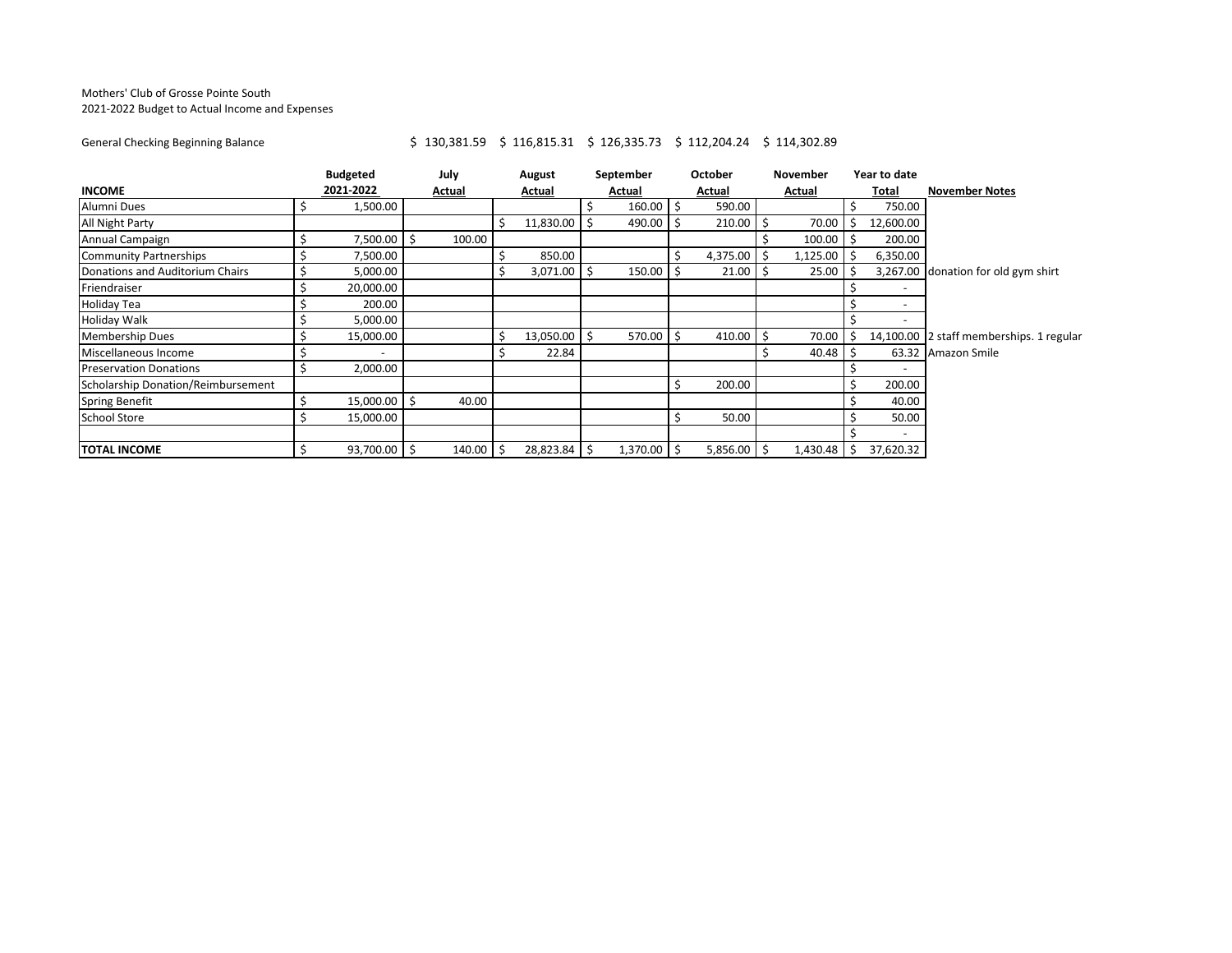|                                   |    | <b>Budgeted</b> |           | July             |                    | August        |    | September         |    | October                                                 |    | November      |              | Year to date                  |                                     |
|-----------------------------------|----|-----------------|-----------|------------------|--------------------|---------------|----|-------------------|----|---------------------------------------------------------|----|---------------|--------------|-------------------------------|-------------------------------------|
| <b>EXPENSES</b>                   |    | 2021-2022       |           | <b>Actual</b>    |                    | Actual        |    | Actual            |    | Actual                                                  |    | <b>Actual</b> |              | <b>Total</b>                  |                                     |
| Alumni Expenses                   | \$ | 500.00          |           |                  |                    |               |    |                   |    |                                                         |    |               | \$           |                               |                                     |
| Angel Fund                        | Ś  | 1,000.00        |           |                  |                    |               |    |                   |    |                                                         |    |               | \$           |                               |                                     |
| Annual Campaign Expenses          | \$ | 1,300.00        |           |                  |                    |               |    |                   |    |                                                         |    |               | Ś            |                               |                                     |
| <b>Cleminson Hall/Decorations</b> | Ś. | 500.00          |           |                  |                    |               |    |                   |    |                                                         |    |               | \$           |                               |                                     |
| <b>College Night</b>              | Ś  | 300.00          |           |                  |                    |               |    |                   |    |                                                         |    |               |              |                               |                                     |
| <b>Community Partnerships</b>     | \$ | 500.00          |           |                  |                    |               |    |                   |    |                                                         |    |               |              |                               |                                     |
| Directors and Officer Insurance   | Ś  | 900.00          | l s       | 144.60           |                    |               |    |                   |    |                                                         | \$ | 279.20        | Ś.           | 423.80                        |                                     |
| Directory                         | \$ | 2,000.00        |           |                  |                    |               |    |                   |    |                                                         | \$ | 1,595.00      | \$           | 1,595.00                      |                                     |
| Enrichment                        | Ś. | 20,725.00       |           |                  |                    |               |    |                   |    |                                                         | \$ | 250.00        | Ś            | 250.00                        |                                     |
| <b>Faculty Events</b>             | Ś. | 500.00          |           |                  |                    |               |    |                   |    |                                                         |    |               |              |                               |                                     |
| Friendraiser                      | Ś. | 10,000.00       |           |                  |                    |               |    |                   |    |                                                         |    |               | \$           | $\sim$                        |                                     |
| Gardeners                         | Ś. | 300.00          |           |                  |                    |               |    |                   |    |                                                         |    |               |              |                               |                                     |
| <b>High Pointes</b>               | Ś. | 2,400.00        |           |                  | \$                 | 284.03        | Ś. | 2,355.00          |    |                                                         |    |               | Ś            | 2,639.03                      |                                     |
| <b>Holiday Tea</b>                | Ś. | 155.00          |           |                  |                    |               |    |                   |    |                                                         |    |               | Ś            |                               |                                     |
| <b>Holiday Walk</b>               | \$ | 750.00          |           |                  |                    |               |    |                   |    |                                                         |    |               | \$           |                               |                                     |
| Homecoming                        | \$ | 1,000.00        |           |                  | \$                 | 378.64        |    |                   |    |                                                         | \$ | 313.70        | Ŝ.           | 692.34                        |                                     |
| Hospitality                       | Ś  | 100.00          |           |                  |                    |               |    |                   |    |                                                         |    |               |              |                               |                                     |
| <b>Incorporation Fee</b>          | Ś. | 20.00           |           |                  |                    |               |    |                   |    |                                                         |    |               | ς            | $\sim$                        |                                     |
| <b>Membership Refunds</b>         | \$ |                 |           |                  |                    |               |    |                   |    |                                                         |    |               | Ś            |                               |                                     |
| <b>Officers' Expenses</b>         | Ś. | 500.00          |           |                  | \$                 | 130.00        |    |                   | Ś. | 15.84                                                   |    |               | \$           | 145.84                        |                                     |
| Preservation                      | Ś  | 20,725.00       |           |                  |                    |               |    |                   |    |                                                         |    |               | Ś            |                               |                                     |
| PTO Council Dues                  | Ś. | 100.00          |           |                  |                    |               |    |                   |    |                                                         |    |               |              |                               |                                     |
| Registration (Online)             | Ś. | 2,200.00        | $\vert$ s | 6.95             | $\mathsf{\hat{S}}$ | 35.75         | Ŝ. | 1,392.81          | Ŝ. | 116.51                                                  | Ŝ. | 47.34         | Ś            | 1,599.36                      |                                     |
| Scholarships for class of 2022    | Ś. | 20,725.00       |           |                  |                    |               |    |                   |    |                                                         |    |               | ς            |                               |                                     |
| 2020 Scholarship checks cashed    |    |                 | Ś.        | 7,000.00         | -Ś                 | 1,700.00 \$   |    | $1,200.00$ \$     |    | 1,600.00                                                |    |               |              |                               | 11,500.00 \$1800 remain outstanding |
| 2021 Scholarship checks cashed    |    |                 |           |                  | Ŝ.                 | 16,750.00     | Ŝ. | 10,500.00         | Ŝ. | 2,000.00                                                |    |               | Ś            |                               | 29,250.00 \$3500 remain outstanding |
| <b>Spring Benefit</b>             | \$ | $5,000.00$ \$   |           | 95.40            |                    |               |    |                   |    |                                                         |    |               | Ś            | 95.40                         |                                     |
| Website/Communications            | \$ | $1,500.00$ \$   |           | $25.00$ \$       |                    | 25.00         | Ŝ. | $53.68$ \$        |    | $25.00$ \$                                              |    | 823.00        | Ŝ.           |                               | 951.68 Constant Contact Fee         |
| <b>TOTAL EXPENSES</b>             | Ś. | 93,700.00 \$    |           | 7,271.95 \$      |                    | 19,303.42 \$  |    | 15,501.49 \$      |    | $3,757.35$ \$                                           |    | 3,308.24      | $\mathsf{S}$ | 49,142.45                     |                                     |
| <b>NET INCOME</b>                 | Ś  |                 | Ś         | $(7, 131.95)$ \$ |                    | $9,520.42$ \$ |    | $(14, 131.49)$ \$ |    | 2,098.65 \$                                             |    |               |              | $(1,877.76)$ \$ $(11,522.13)$ |                                     |
| Transfers                         |    |                 |           | $(6,434.33)$ \$  |                    |               |    |                   |    |                                                         |    | (50.00)       |              |                               |                                     |
| <b>Ending Checking Balance</b>    |    |                 |           |                  |                    |               |    |                   |    | 116,815.31 \$ 126,335.73 \$ 112,204.24 \$ 114,302.89 \$ |    | 112,375.13    |              |                               |                                     |